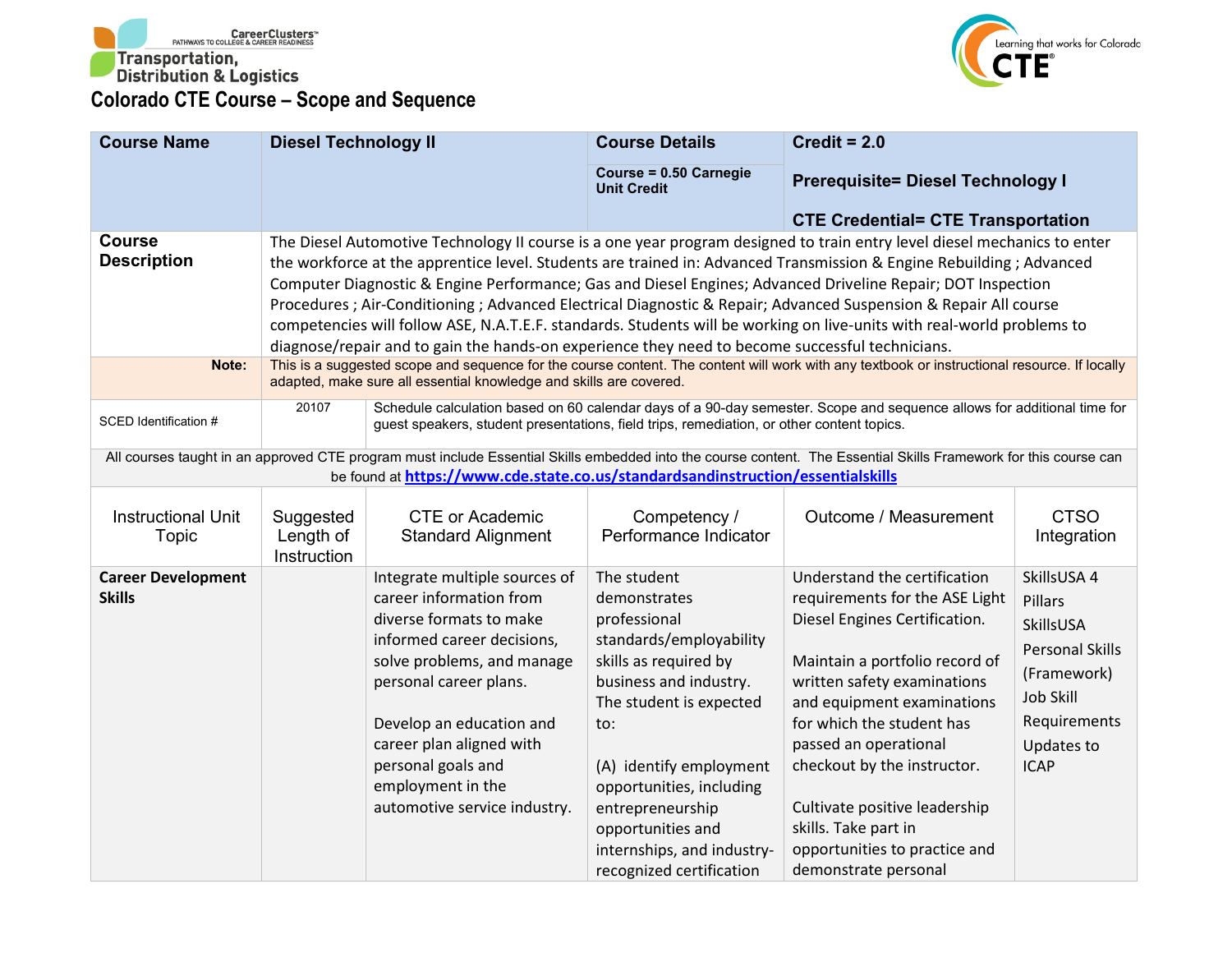



| DISTRIBUTION & LOGISTICS |                            |                                 |
|--------------------------|----------------------------|---------------------------------|
|                          | requirements for the       | leadership skills. For example, |
|                          | field of automotive/       | taking advantage of             |
|                          | diesel technology;         | opportunities provided by a     |
|                          |                            | career and technical student    |
|                          | (B) demonstrate the        | organization (CTSO), such as    |
|                          | principles of group        | SkillsUSA.                      |
|                          | participation, team        |                                 |
|                          | concept, and leadership    | Assess situations, apply        |
|                          | related to citizenship and | problem-solving techniques      |
|                          | career preparation;        | and decision-making skills      |
|                          |                            | within the school, community,   |
|                          | (C) apply competencies     | and workplace.                  |
|                          | related to resources,      |                                 |
|                          | information,               | Participate as a team member    |
|                          | interpersonal skills,      | in a learning environment.      |
|                          | problem solving, critical  | Respect the opinions,           |
|                          | thinking, and systems of   | customs, and individual         |
|                          | operation in the           | differences of others.          |
|                          | automotive/diesel          |                                 |
|                          | technology industry;       | <b>Build personal career</b>    |
|                          |                            | development by identifying      |
|                          | (D) discuss certification  | career interests, strengths,    |
|                          | opportunities;             | and opportunities for           |
|                          |                            | employment and school work-     |
|                          | (E) discuss response       | based learning options.         |
|                          | plans to emergency         |                                 |
|                          | situations;                |                                 |
|                          |                            |                                 |
|                          | (F) identify employers'    |                                 |
|                          | expectations and           |                                 |
|                          | appropriate work habits,   |                                 |
|                          | ethical conduct, legal     |                                 |
|                          | responsibilities, and good |                                 |
|                          | citizenship skills; and    |                                 |
|                          |                            |                                 |
|                          | (G) develop personal       |                                 |
|                          | goals, objectives, and     |                                 |
|                          | strategies as part of a    |                                 |
|                          |                            |                                 |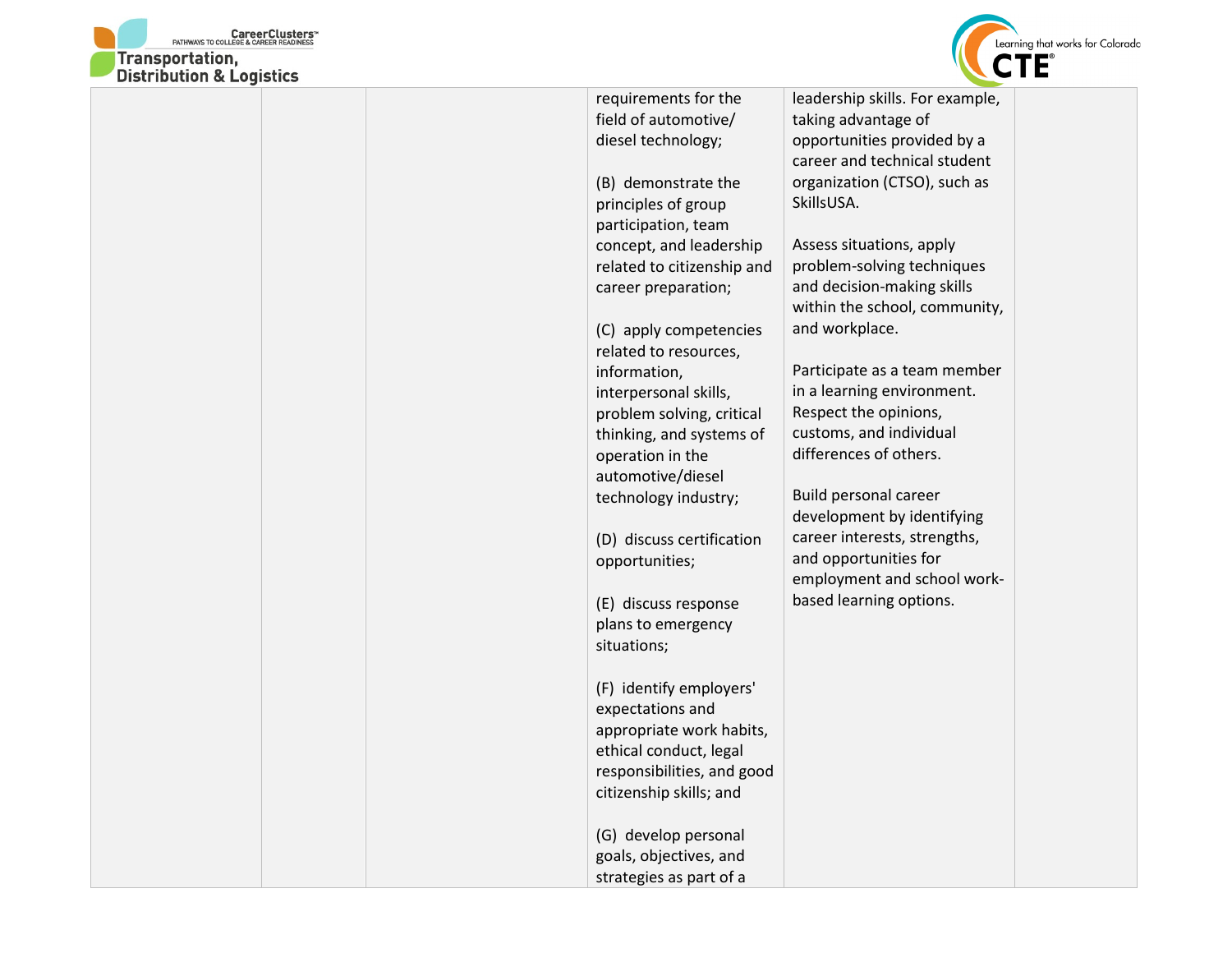



|                             |                                                           | plan for future career                      |                                   |  |
|-----------------------------|-----------------------------------------------------------|---------------------------------------------|-----------------------------------|--|
|                             |                                                           | and educational                             |                                   |  |
|                             |                                                           | opportunities.                              |                                   |  |
| <b>Safety</b>               | Understand professional                                   | Student demonstrates                        |                                   |  |
|                             | safety standards as required                              | industry expectations for                   |                                   |  |
|                             | by business and industry.                                 | shop and personal safety.                   |                                   |  |
|                             | Demonstrate knowledge and<br>skills related to health and | Student is expected to:                     |                                   |  |
|                             | safety in the workplace.                                  | (A) identify and properly                   |                                   |  |
|                             | Perform safety examinations                               | use, maintain, and store                    |                                   |  |
|                             | and maintain safety records.                              | diesel service hand tools,                  |                                   |  |
|                             |                                                           | power tools, and shop                       |                                   |  |
|                             |                                                           | equipment, and                              |                                   |  |
|                             |                                                           |                                             |                                   |  |
|                             |                                                           | (B) demonstrate                             |                                   |  |
|                             |                                                           | continuous awareness of                     |                                   |  |
|                             |                                                           | potential hazards to self                   |                                   |  |
|                             |                                                           | and others and respond                      |                                   |  |
|                             |                                                           | appropriately.                              |                                   |  |
| <b>Diesel Service Tools</b> | Use scientific principles in                              | The student learns the                      | Demonstrate safe use and          |  |
| and Equipment               | relation to chemical,                                     | functions and                               | application of diesel service     |  |
|                             | mechanical, and physical                                  | applications of the tools,                  | tools:                            |  |
|                             | functions for various engine                              | equipment, technologies,                    | Identify appropriate<br>$\bullet$ |  |
|                             | and vehicle systems.                                      | and materials used in                       | tools and their usage             |  |
|                             | Use tools, equipment, and                                 | diesel equipment service.                   | in diesel service                 |  |
|                             | machines to safely measure,                               | The student is expected                     | applications                      |  |
|                             | test, diagnose, and analyze                               | to:                                         | Identify standard and             |  |
|                             | components and systems                                    | (A) describe and                            | metric designation                |  |
|                             | (e.g., electrical and electronic                          | demonstrate the safe use                    | Demonstrate safe                  |  |
|                             | circuits, alternating- and                                | of hand and power tools                     | handling and use of               |  |
|                             | direct-current applications,                              | and equipment                               | appropriate tools                 |  |
|                             | fluid/hydraulic and                                       | commonly used in the                        | Demonstrate proper                |  |
|                             | air/pneumatic systems).                                   | diesel equipment field;                     | cleaning, storage, and            |  |
|                             |                                                           | (B) discuss the proper                      | maintenance of tools              |  |
|                             | Demonstrate the practice of                               | handling and disposal of<br>environmentally | and equipment                     |  |
|                             | personal and occupational                                 |                                             |                                   |  |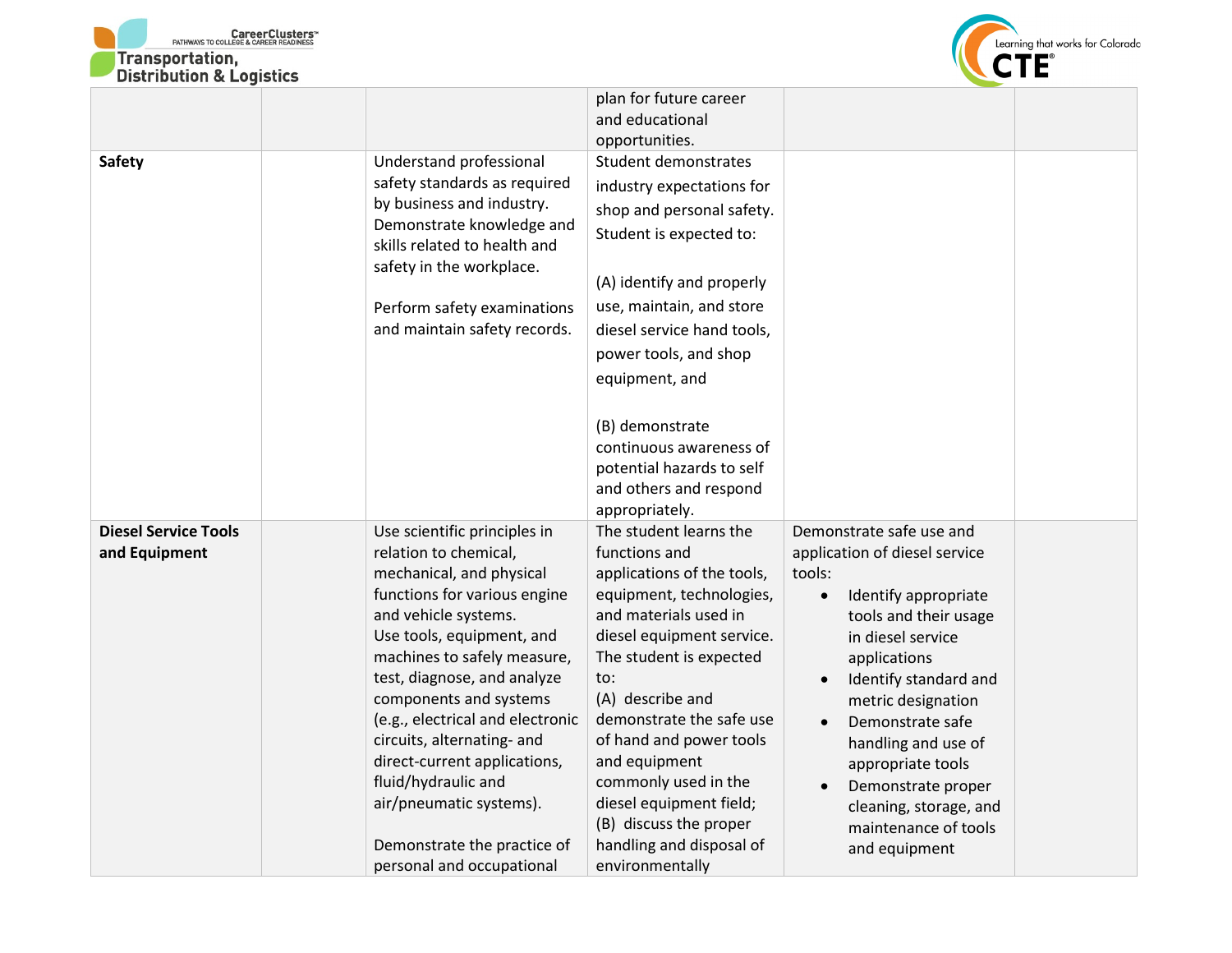



|                                                                        | safety and protecting the<br>environment by using<br>materials and processes in<br>accordance with<br>manufacturer and industry<br>standards.                                                                                                                                                                                                                                                                                                                                                                                                | hazardous materials<br>generated in the service<br>of diesel equipment;<br>(C) describe new and<br>emerging diesel<br>technologies;<br>(D) identify and perform<br>the use of diagnostic<br>tools and equipment; and<br>(E) describe<br>hydraulic/pneumatic<br>properties, controls, and<br>safety.                                                                                                                                                                                                                                                                  | Demonstrate proper<br>use of precision<br>measuring tools (i.e.,<br>micrometer, dial-<br>indicator, dial-caliper)                                                                                                                                                                                                                                                                                                                                                                                                                                                                                                                                     |
|------------------------------------------------------------------------|----------------------------------------------------------------------------------------------------------------------------------------------------------------------------------------------------------------------------------------------------------------------------------------------------------------------------------------------------------------------------------------------------------------------------------------------------------------------------------------------------------------------------------------------|----------------------------------------------------------------------------------------------------------------------------------------------------------------------------------------------------------------------------------------------------------------------------------------------------------------------------------------------------------------------------------------------------------------------------------------------------------------------------------------------------------------------------------------------------------------------|-------------------------------------------------------------------------------------------------------------------------------------------------------------------------------------------------------------------------------------------------------------------------------------------------------------------------------------------------------------------------------------------------------------------------------------------------------------------------------------------------------------------------------------------------------------------------------------------------------------------------------------------------------|
| <b>General Service and</b><br><b>Maintenance</b><br><b>Information</b> | Perform and document<br>maintenance procedures in<br>accordance with the<br>recommendations of the<br>manufacturer.<br>Communicate the<br>procedures and practices of<br>various manufacturers<br>regarding service, repair, and<br>maintenance schedules.<br>Use reference books,<br>technical service bulletins,<br>and other documents and<br>materials related to the<br>service industry available in<br>print and through electronic<br>retrieval systems to<br>accurately diagnose and<br>repair systems, equipment,<br>and vehicles. | The student applies the<br>technical knowledge and<br>skills of diesel equipment<br>technology to simulated<br>or actual work situations.<br>The student is expected<br>to:<br>(A) describe the parts<br>management procedures<br>such as ordering,<br>stocking, and locating<br>parts;<br>(B) access service and<br>repair information and<br>resources;<br>(C) Perform preliminary<br>engine inspection<br>procedures; and<br>(D) demonstrate an<br>understanding of the<br>process to perform<br>regular audits and<br>inspections to maintain<br>compliance with | Perform general engine<br>maintenance, diagnosis,<br>service, and repair in<br>accordance with portable<br>national industry standards,<br>such as the National<br><b>Automotive Technicians</b><br>Education Foundation and the<br><b>Equipment and Engine</b><br><b>Training Council. (See NATEF</b><br>Task list for additional tasks).<br>Identify and use vehicle<br>service information to prepare<br>a vehicle for service:<br>Locate and utilize<br>$\bullet$<br>paper and/or<br>electronic service<br>information<br>Locate and utilize<br>technical service<br>bulletins (TSBs)<br>Demonstrate<br>knowledge of special<br>service messages, |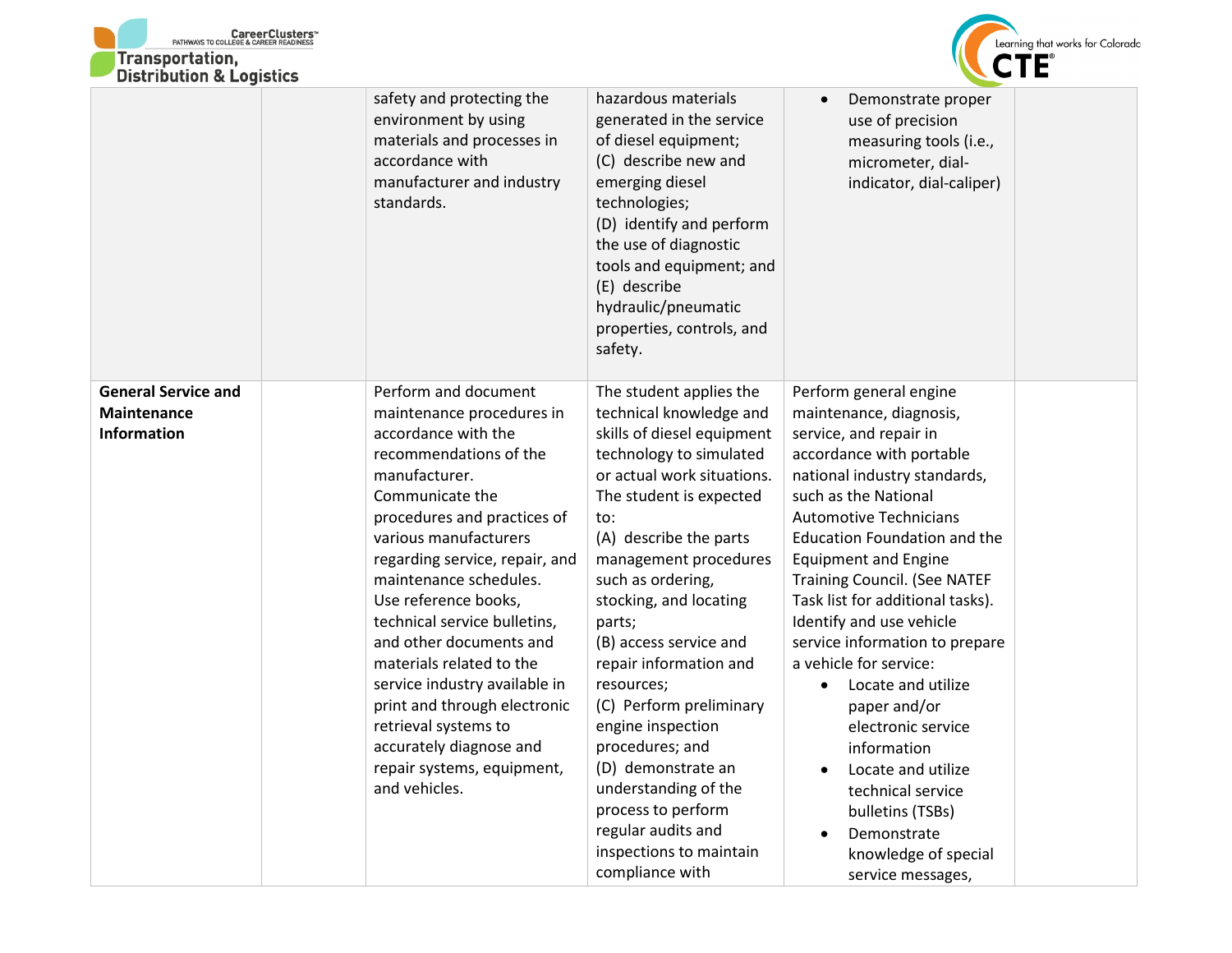



| DISTRIBUTION & LOGISTICS                                                                            |                                                                                                                                                                                                                                                                                                                                     |                                                                                                                                                                                                                                                                                           |                                                                                                                                                                                                                                                                                                                                                                                                                                                                                                    |
|-----------------------------------------------------------------------------------------------------|-------------------------------------------------------------------------------------------------------------------------------------------------------------------------------------------------------------------------------------------------------------------------------------------------------------------------------------|-------------------------------------------------------------------------------------------------------------------------------------------------------------------------------------------------------------------------------------------------------------------------------------------|----------------------------------------------------------------------------------------------------------------------------------------------------------------------------------------------------------------------------------------------------------------------------------------------------------------------------------------------------------------------------------------------------------------------------------------------------------------------------------------------------|
|                                                                                                     |                                                                                                                                                                                                                                                                                                                                     | appropriate regulations<br>in areas such as safety,<br>health, emissions, and<br>environmental<br>protection.                                                                                                                                                                             | quotes, service<br>campaigns/recalls,<br>vehicle/service<br>warranty applications,<br>and service interval<br>recommendations<br>Engine Inspection:<br>Inspect fuel, oil, diesel<br>exhaust fluid (DEF)<br>and coolant levels,<br>and condition;<br>determine needed<br>action.<br>Identify engine fuel,<br>oil, coolant, air, and<br>other leaks;<br>determine needed<br>action.<br>Observe engine<br>exhaust smoke color<br>and quantity.<br>Check and record<br>electronic diagnostic<br>codes. |
| <b>Engine Components:</b><br><b>Cylinder Head and</b><br><b>Valve Train; Engine</b><br><b>Block</b> | Apply essential technical<br>knowledge and skills<br>common to professions in<br>the diesel repair and service<br>sector, following industry<br>recommended procedures<br>when performing technical<br>tasks.<br>Use tools, equipment, and<br>machines to safely measure,<br>test, diagnose, and analyze<br>components and systems. | Understand and apply<br>technical skills to diesel<br>engine services. Student<br>is expected to:<br>(A) demonstrate<br>procedures for removal,<br>inspection, and<br>replacement of engine<br>components;<br>(B) understand process<br>for cylinder head and<br>valve train service; and | Perform Cylinder Head and<br>Valve Train Service:<br>Inspect cylinder head<br>$\bullet$<br>for cracks/damage;<br>check mating surfaces<br>for warpage; check<br>condition of passages;<br>inspect<br>core/expansion and<br>gallery plugs;<br>determine needed<br>action                                                                                                                                                                                                                            |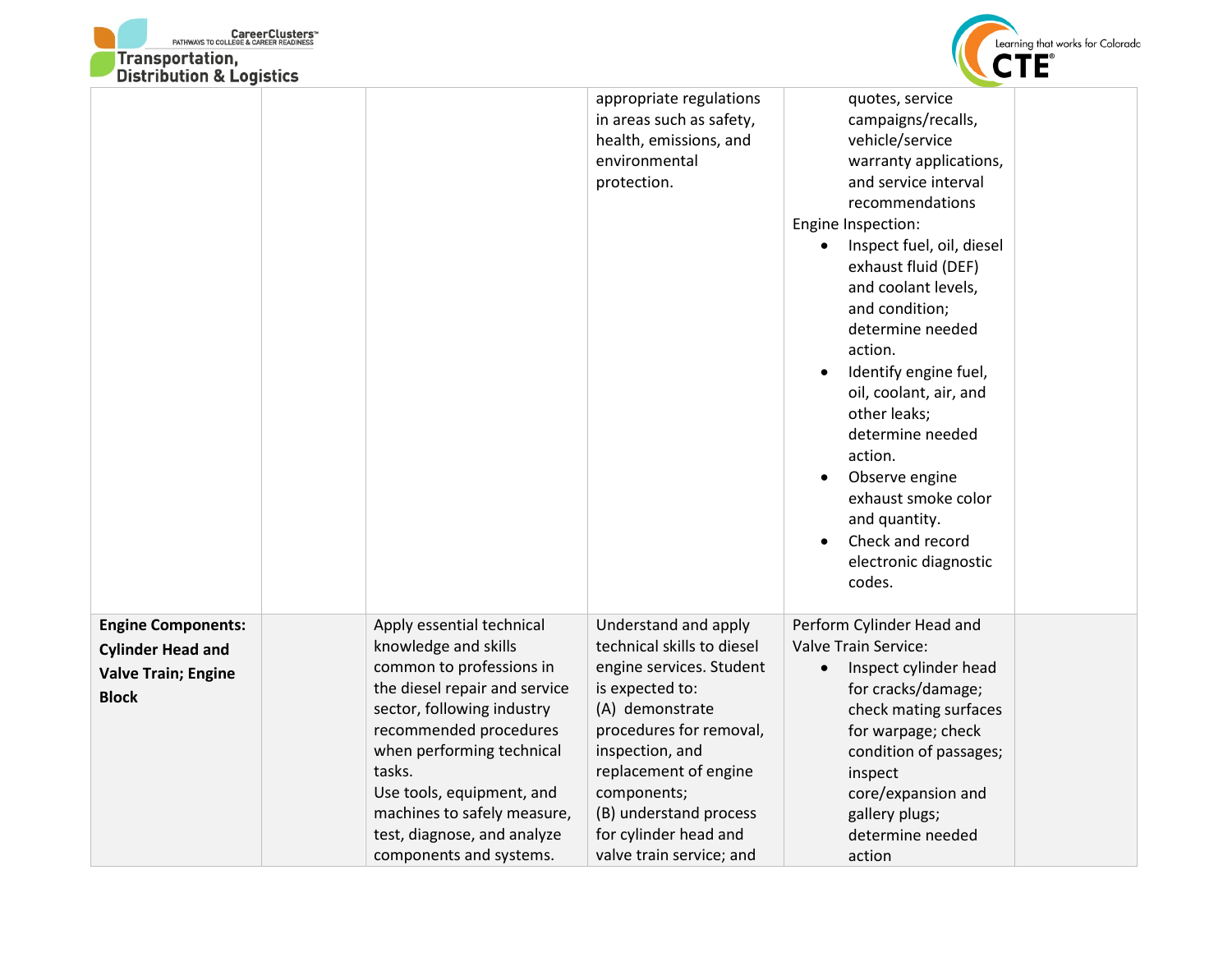



|  | (C) understand process    | Disassemble head and<br>$\bullet$  |
|--|---------------------------|------------------------------------|
|  | for engine block service. | inspect valves, guides,            |
|  |                           | seats, springs,                    |
|  |                           | retainers, rotators,               |
|  |                           | locks, and seals;                  |
|  |                           | determine needed                   |
|  |                           | action.                            |
|  |                           | Inspect valve train<br>$\bullet$   |
|  |                           | components;                        |
|  |                           | determine needed                   |
|  |                           | action.                            |
|  |                           | Reassemble cylinder<br>$\bullet$   |
|  |                           | head.                              |
|  |                           | Inspect, measure, and<br>$\bullet$ |
|  |                           | replace/reinstall                  |
|  |                           | overhead camshaft;                 |
|  |                           | measure/adjust end                 |
|  |                           | play and backlash                  |
|  |                           | Adjust valve bridges<br>$\bullet$  |
|  |                           | (crossheads); adjust               |
|  |                           | valve clearances and               |
|  |                           | injector settings.                 |
|  |                           | Perform Engine Block Service:      |
|  |                           | Remove, inspect,<br>$\bullet$      |
|  |                           | service, and install               |
|  |                           | pans, covers, gaskets,             |
|  |                           | seals, wear rings, and             |
|  |                           | crankcase ventilation              |
|  |                           | components.                        |
|  |                           | Disassemble, clean,<br>$\bullet$   |
|  |                           | and inspect engine                 |
|  |                           | block for                          |
|  |                           | cracks/damage;                     |
|  |                           | measure mating                     |
|  |                           | surfaces for warpage;              |
|  |                           | check condition of                 |
|  |                           | passages,                          |
|  |                           | core/expansion and                 |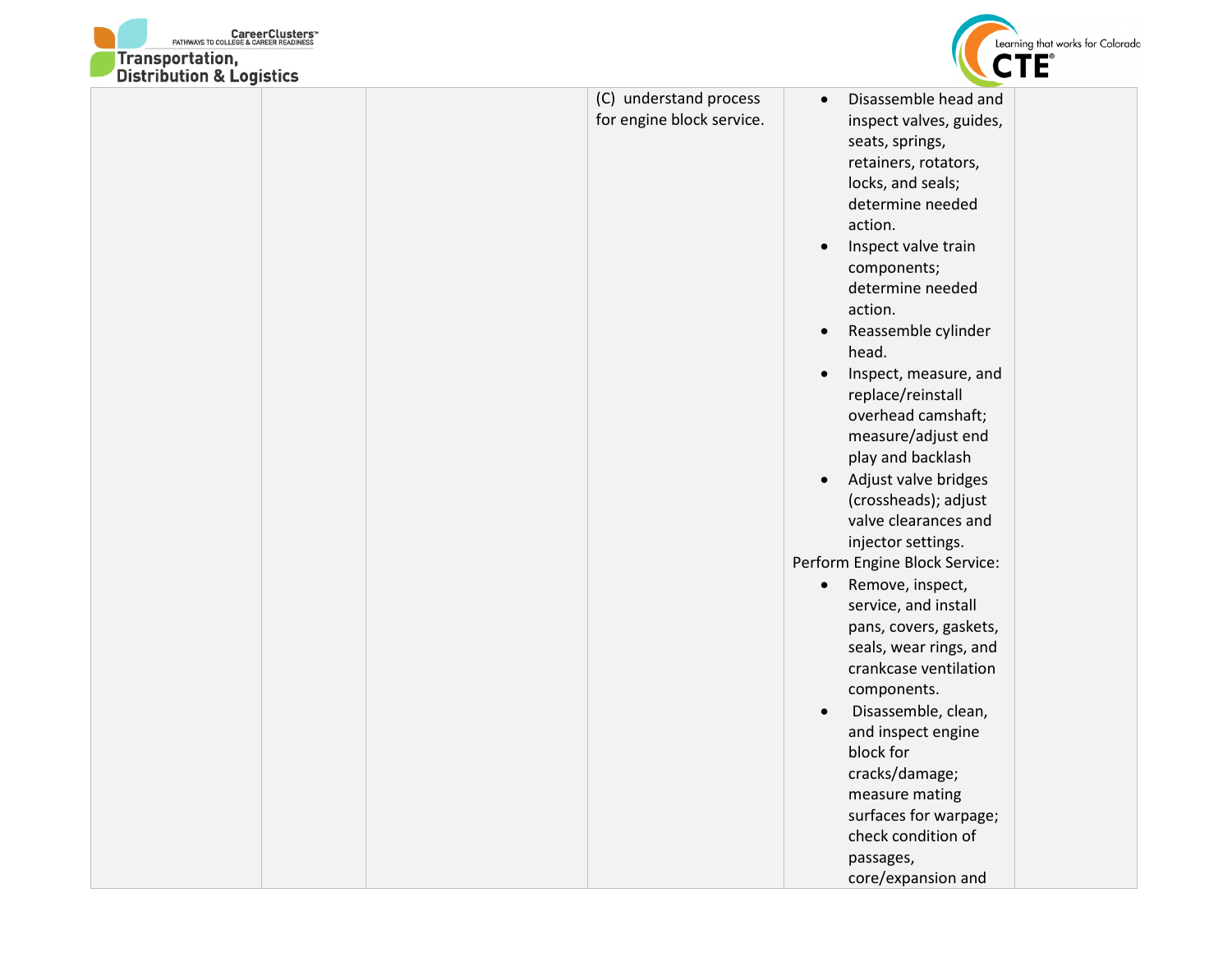



threaded holes, studs, dowel pins, and bolts for serviceability; determine needed action.

- Clean, inspect, and measure cylinder walls or liners for wear and damage; determine needed action.
- Inspect in-block camshaft bearings for wear and damage; determine needed action.
- Inspect, measure, and replace/reinstall inblock camshaft; measure/adjust end play.
- Clean and inspect crankshaft for surface cracks and journal damage; check condition of oil passages; check passage plugs; measure journal diameter; determine needed action.
- Inspect main bearings for wear and damage; check bearing clearances; check crankshaft end play.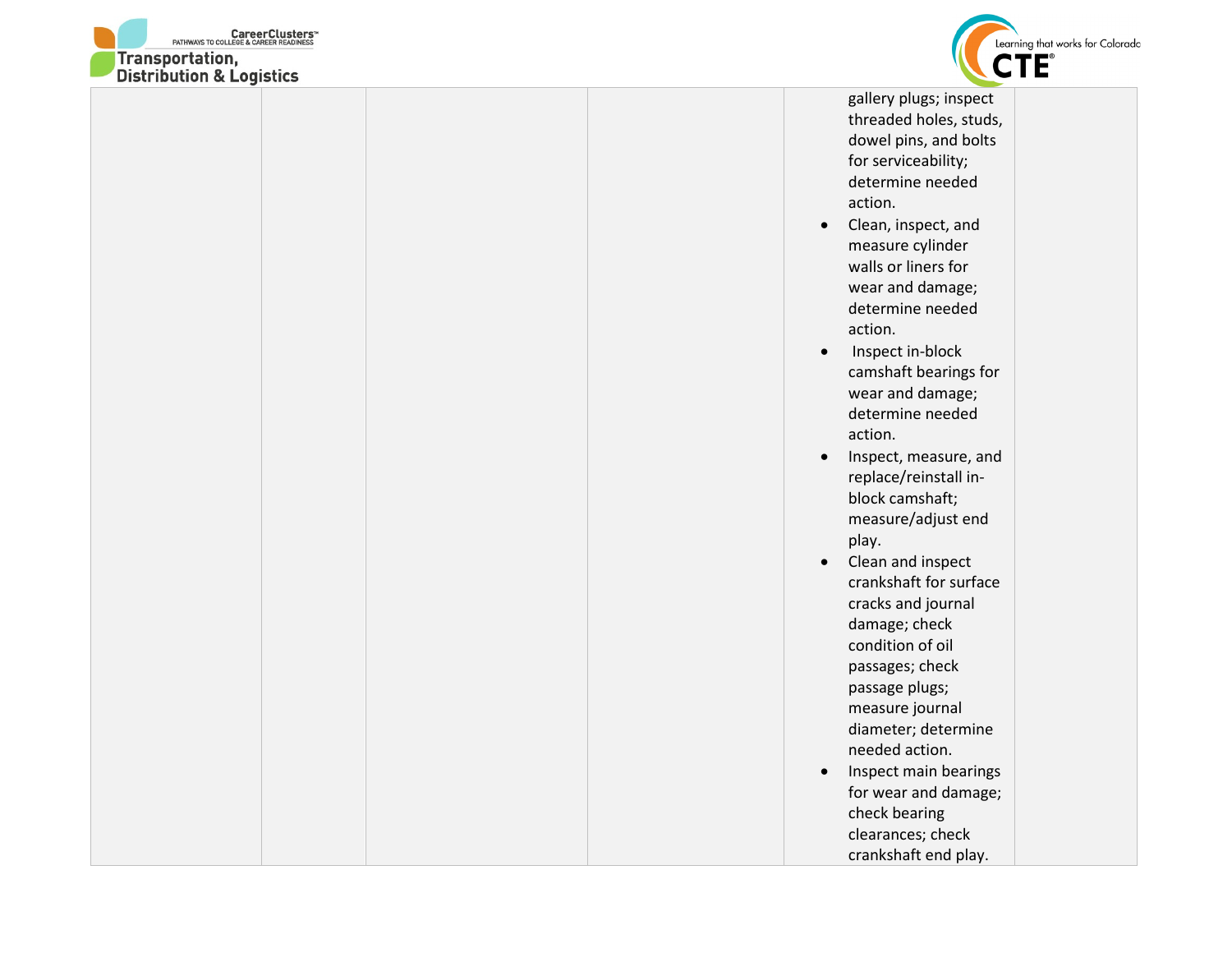



- Inspect, install, and time gear train; measure gear backlash; determine needed action.
- Inspect connecting rod and bearings for wear patterns; measure pistons, pins, retainers, and bushings.
- Determine piston-tocylinder wall clearance; check ringto-groove fit and end gap; install rings on pistons
- Assemble pistons and connecting rods; install in block; install rod bearings and check clearances.
- Check condition of piston cooling jets (nozzles); determine needed action.
- Inspect crankshaft vibration damper; determine needed action.
- Inspect flywheel/flexplate (including ring gear) and mounting surfaces for cracks and wear; measure runout; determine needed action.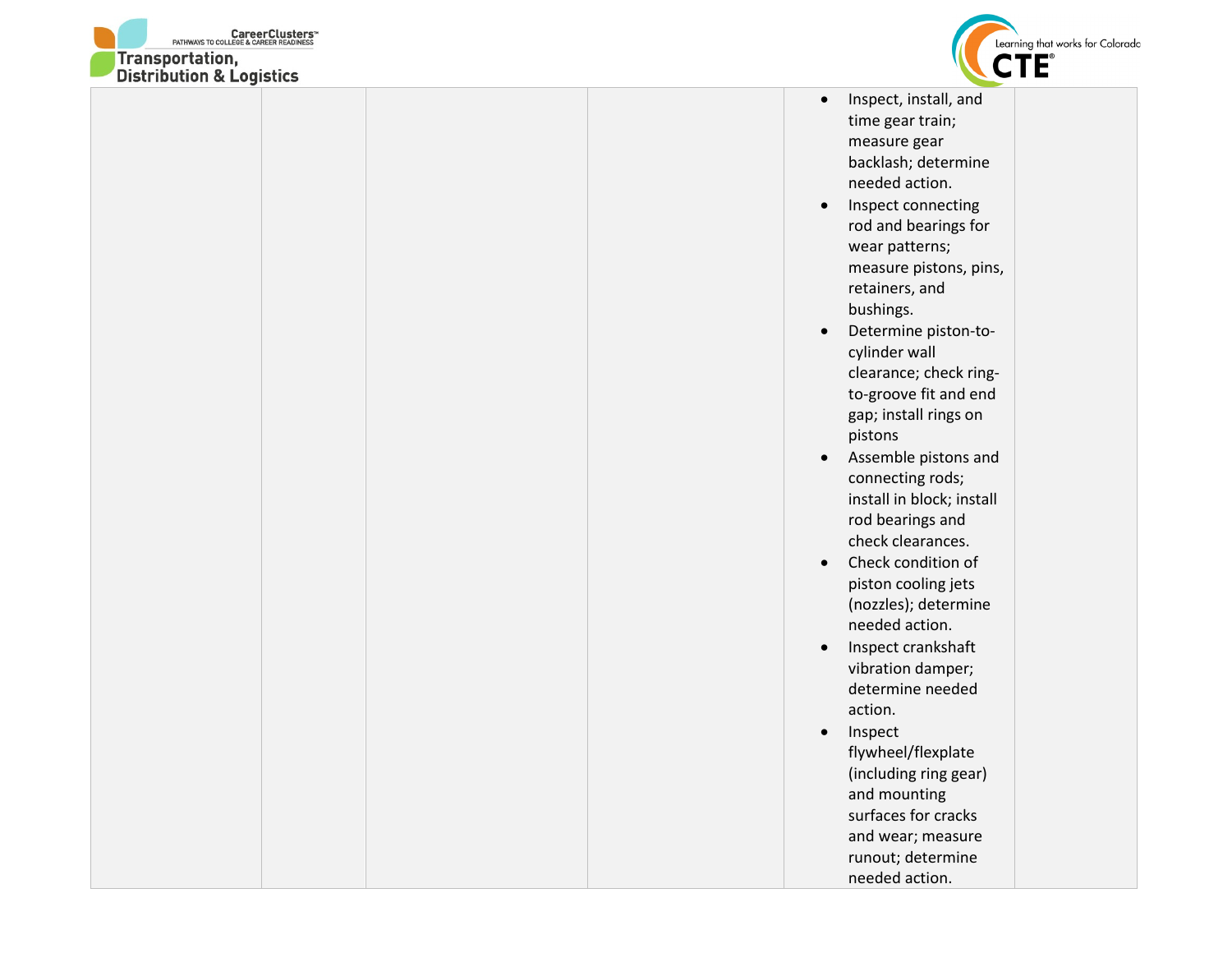



| DISTRIBUTION & LOGISTICS                         |                                                                                                                                                                                                                                                                       |                                                                                                                                                                                                                                                |                                                                                                                                                                                                                                                                                                                                                                                                                                                                                                                                                                                                                                                                                                                                                                                                          |
|--------------------------------------------------|-----------------------------------------------------------------------------------------------------------------------------------------------------------------------------------------------------------------------------------------------------------------------|------------------------------------------------------------------------------------------------------------------------------------------------------------------------------------------------------------------------------------------------|----------------------------------------------------------------------------------------------------------------------------------------------------------------------------------------------------------------------------------------------------------------------------------------------------------------------------------------------------------------------------------------------------------------------------------------------------------------------------------------------------------------------------------------------------------------------------------------------------------------------------------------------------------------------------------------------------------------------------------------------------------------------------------------------------------|
|                                                  |                                                                                                                                                                                                                                                                       |                                                                                                                                                                                                                                                | See NATEF Task list for                                                                                                                                                                                                                                                                                                                                                                                                                                                                                                                                                                                                                                                                                                                                                                                  |
|                                                  |                                                                                                                                                                                                                                                                       |                                                                                                                                                                                                                                                |                                                                                                                                                                                                                                                                                                                                                                                                                                                                                                                                                                                                                                                                                                                                                                                                          |
| <b>Lubrication and</b><br><b>Cooling Systems</b> | Use tools, equipment, and<br>machines to safely measure,<br>test, diagnose, and analyze<br>components and systems<br>(e.g., electrical and electronic<br>circuits, alternating- and<br>direct-current applications,<br>fluid/hydraulic and<br>air/pneumatic systems). | Student apply knowledge<br>of lubrication and cooling<br>systems for diesel service<br>and repair. Student is<br>expected to:<br>(A) demonstrate and<br>apply the procedures to<br>inspect and maintain<br>cooling and lubrication<br>systems. | additional tasks.<br>Perform lubrication systems<br>service and repair:<br>Check engine oil level,<br>$\bullet$<br>condition, and<br>consumption;<br>determine needed<br>action.<br>Inspect and measure<br>oil pump, drives, inlet<br>pipes, and pick-up<br>screens; check drive<br>gear clearances;<br>determine needed<br>action.<br>Determine proper<br>$\bullet$<br>lubricant and filter<br>requirements.<br>Perform oil and filter<br>$\bullet$<br>change<br>Perform Cooling Systems<br>service and repair:<br>Check engine coolant<br>$\bullet$<br>type, level, condition,<br>and consumption; test<br>coolant for freeze<br>protection and<br>additive package<br>concentration;<br>determine needed<br>action.<br>Test coolant<br>temperature and<br>check operation of<br>temperature and level |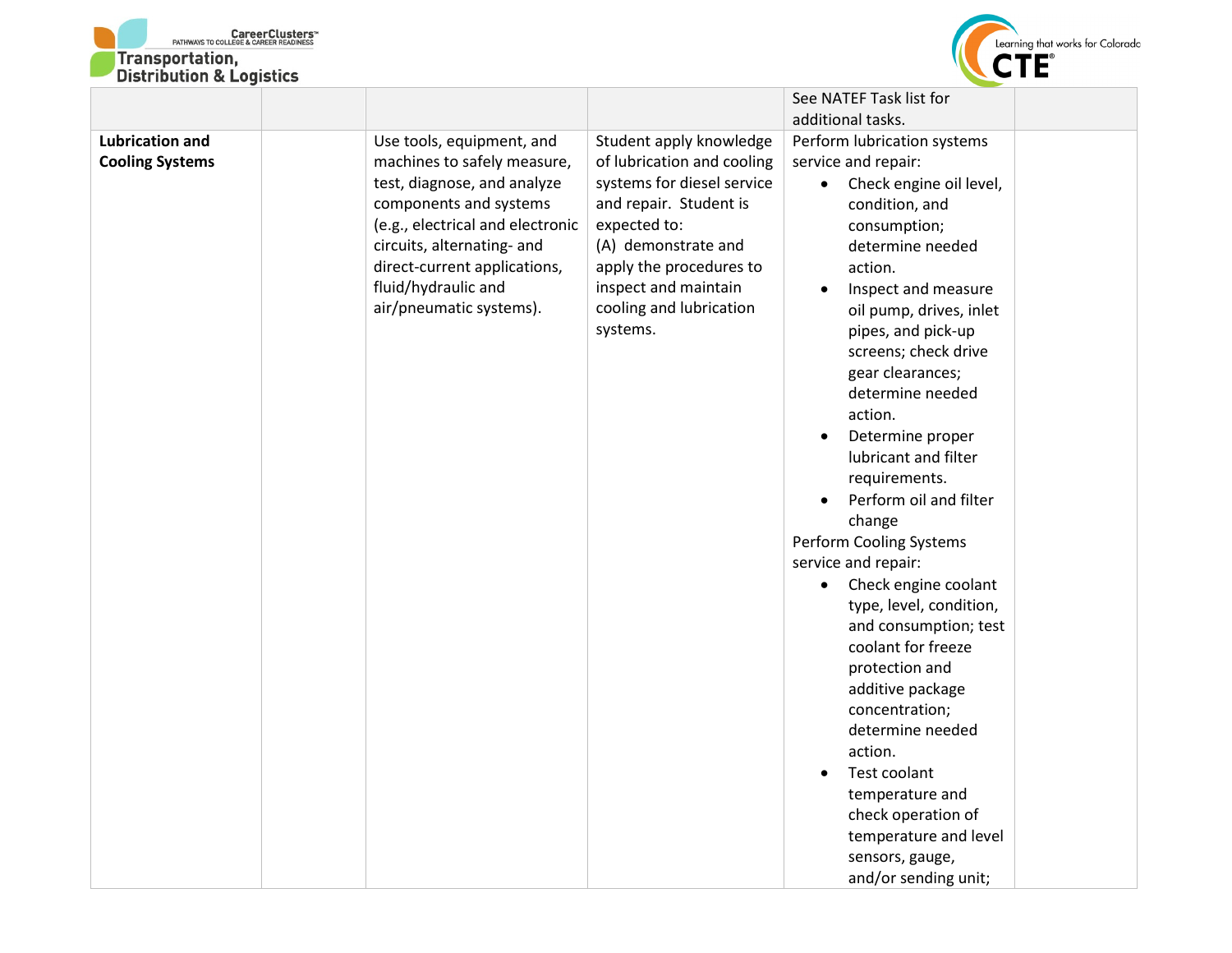



| DISTRIBUTION & LOGISTICS            |                                                |                                              |                                                                                                                                                                                                                                                                                                                                                                                                                                                                                                                                                                                                                                                                                                                                                                                                                                                                         |
|-------------------------------------|------------------------------------------------|----------------------------------------------|-------------------------------------------------------------------------------------------------------------------------------------------------------------------------------------------------------------------------------------------------------------------------------------------------------------------------------------------------------------------------------------------------------------------------------------------------------------------------------------------------------------------------------------------------------------------------------------------------------------------------------------------------------------------------------------------------------------------------------------------------------------------------------------------------------------------------------------------------------------------------|
|                                     |                                                |                                              | determine needed<br>action.<br>Inspect and<br>$\bullet$<br>reinstall/replace<br>pulleys, tensioners<br>and drive belts; adjust<br>drive belts and check<br>alignment.<br>Recover coolant, refill<br>$\bullet$<br>with recommended<br>coolant/additive<br>package, and bleed<br>cooling system per<br>manufacturers<br>specification.<br>Inspect coolant<br>$\bullet$<br>conditioner/filter<br>assembly for leaks;<br>inspect valves, lines,<br>and fittings; replace as<br>needed.<br>Inspect water pump<br>$\bullet$<br>and coolant hoses;<br>replace as needed.<br>Inspect, clean, and<br>$\bullet$<br>pressure test radiator.<br>Pressure test cap,<br>tank(s), and recovery<br>systems; determine<br>needed action.<br>Inspect thermostatic<br>$\bullet$<br>cooling fan system<br>(hydraulic, pneumatic,<br>and electronic) and<br>fan shroud; replace as<br>needed |
| Air Induction and<br><b>Exhaust</b> | Demonstrate an<br>understanding of the process | Inspect air induction and<br>exhaust systems | Inspect the air induction and<br>exhaust systems:                                                                                                                                                                                                                                                                                                                                                                                                                                                                                                                                                                                                                                                                                                                                                                                                                       |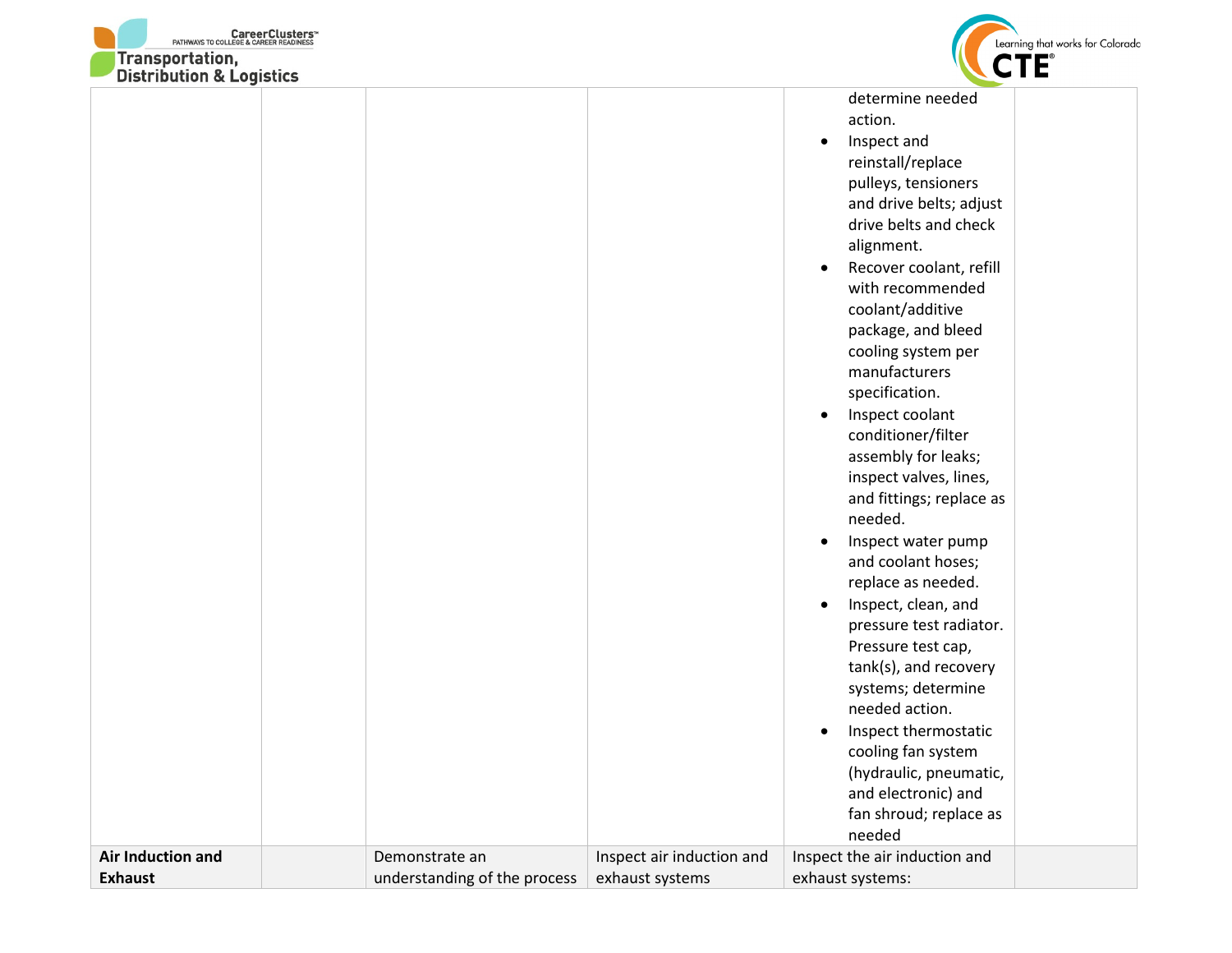



| DISTRIBUTION & LOGISTICS |                                |                                 |
|--------------------------|--------------------------------|---------------------------------|
|                          | to perform regular audits      | Check air induction             |
|                          | and inspections to maintain    | system: piping, hoses,          |
|                          | compliance with appropriate    | clamps, and mounts;             |
|                          | regulations in areas such as   | service or replace air          |
|                          | safety, health, emissions, and | filter as needed.               |
|                          | environmental protection.      | Inspect intake<br>$\bullet$     |
|                          |                                | manifold, gaskets, and          |
|                          |                                | connections;                    |
|                          |                                | determine needed                |
|                          |                                | action.                         |
|                          |                                | Inspect charge air<br>$\bullet$ |
|                          |                                | cooler assemblies;              |
|                          |                                | determine needed                |
|                          |                                | action.                         |
|                          |                                | Inspect exhaust<br>$\bullet$    |
|                          |                                | manifold, piping,               |
|                          |                                | mufflers, and                   |
|                          |                                | mounting hardware;              |
|                          |                                | determine needed                |
|                          |                                | action.                         |
|                          |                                | Preventative Maintenance:       |
|                          |                                | Check exhaust system            |
|                          |                                | mountings for looseness and     |
|                          |                                | damage.                         |
|                          |                                | Check engine exhaust system     |
|                          |                                | for leaks, proper routing, and  |
|                          |                                | damaged or missing              |
|                          |                                | components to include           |
|                          |                                | exhaust gas recirculation       |
|                          |                                | (EGR) system and after          |
|                          |                                | treatment devices, if           |
|                          |                                | equipped.                       |
|                          |                                | Check air induction system:     |
|                          |                                | piping, charge air cooler,      |
|                          |                                | hoses, clamps, and mountings;   |
|                          |                                | check for air restrictions and  |
|                          |                                | leaks.                          |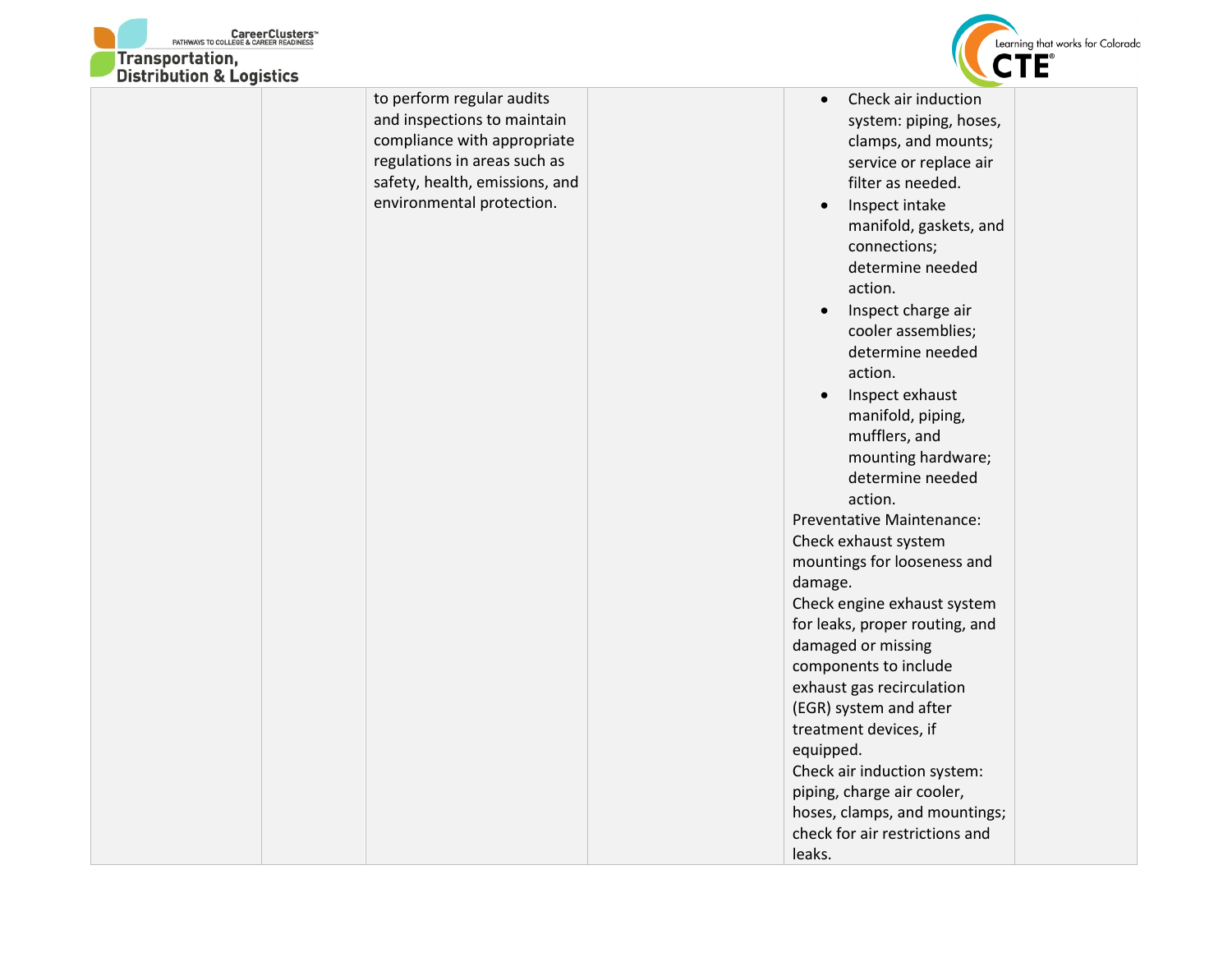



| DISTRIBUTION & LOGISTICS |                                                                                                                                                                                                                                          |                                               |                                                                                                                                                                                                                                                                                                                                                                                                                                                                                                                                                           |
|--------------------------|------------------------------------------------------------------------------------------------------------------------------------------------------------------------------------------------------------------------------------------|-----------------------------------------------|-----------------------------------------------------------------------------------------------------------------------------------------------------------------------------------------------------------------------------------------------------------------------------------------------------------------------------------------------------------------------------------------------------------------------------------------------------------------------------------------------------------------------------------------------------------|
|                          |                                                                                                                                                                                                                                          |                                               | Inspect turbocharger for leaks;<br>check mountings and<br>connections.<br>Service or replace air filter as<br>needed; check and reset air<br>filter restriction indicator.<br>Inspect crankcase ventilation<br>system.<br>Inspect diesel exhaust fluid<br>(DEF) system, to include tanks,<br>lines, gauge, pump, and filter.                                                                                                                                                                                                                              |
| <b>Fuel Service</b>      | Demonstrate an<br>understanding of the process<br>to perform regular audits<br>and inspections to maintain<br>compliance with appropriate<br>regulations in areas such as<br>safety, health, emissions, and<br>environmental protection. | Perform fuel supply<br><b>Systems Service</b> | Perform fuel supply systems<br>service:<br>Check fuel level, and<br>$\bullet$<br>condition; determine<br>needed action.<br>Inspect fuel tanks,<br>vents, caps, mounts,<br>valves, screens,<br>crossover system,<br>supply and return<br>lines and fittings;<br>determine needed<br>action.<br>Inspect primary fuel<br>$\bullet$<br>delivery system;<br>determine needed<br>action.<br>Drain water from fuel<br>$\bullet$<br>system.<br>Service water<br>$\bullet$<br>separator/fuel heater;<br>replace fuel filter(s);<br>prime and bleed fuel<br>system. |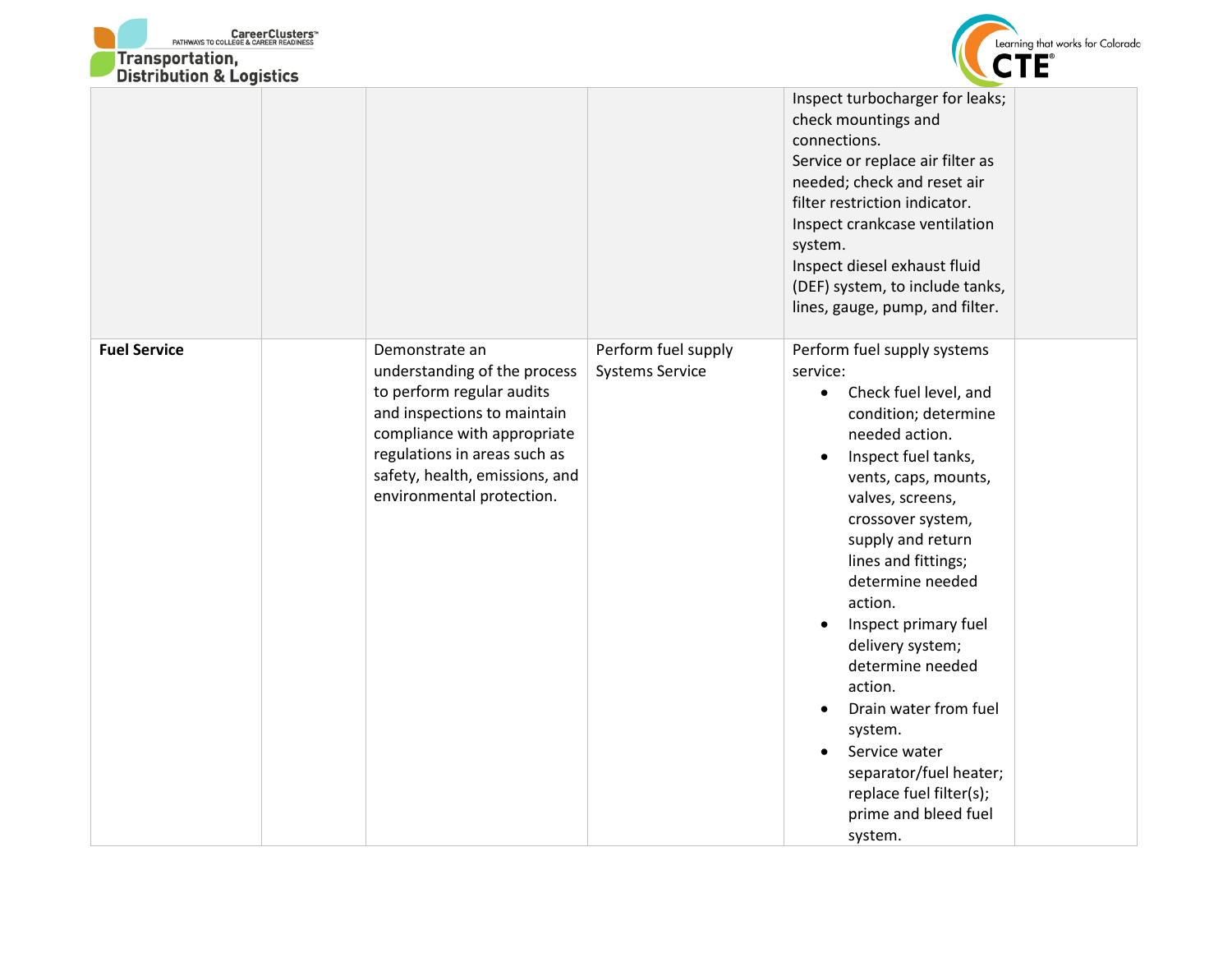| <b>CareerClusters MATHWAYS TO COLLEGE &amp; CAREER READINESS</b><br><b>Transportation,</b><br><b>Distribution &amp; Logistics</b> |                                                                             |                                                                                                                                                                                                                                                                                                                                                                                                                               |                                                                                                                                                                                                                                                                                                                                                                                                                                                          | Learning that works for Colorado |
|-----------------------------------------------------------------------------------------------------------------------------------|-----------------------------------------------------------------------------|-------------------------------------------------------------------------------------------------------------------------------------------------------------------------------------------------------------------------------------------------------------------------------------------------------------------------------------------------------------------------------------------------------------------------------|----------------------------------------------------------------------------------------------------------------------------------------------------------------------------------------------------------------------------------------------------------------------------------------------------------------------------------------------------------------------------------------------------------------------------------------------------------|----------------------------------|
| <b>HVAC Systems</b>                                                                                                               | Perform service and repairs<br>to diesel vehicle HVAC<br>systems.           | Examine heating,<br>ventilation, and air<br>conditioning systems for<br>service. Student is<br>expected to:<br>(A) discuss the proper<br>procedures to inspect<br>and maintain<br>temperature control<br>auxiliary systems such as<br>air-conditioning, heating,<br>and accessory systems.                                                                                                                                    | Examine heating, ventilation,<br>and air conditioning systems<br>for service:<br>Inspect A/C condenser<br>and lines for condition<br>and visible leaks;<br>check mountings.<br>Inspect A/C<br>compressor and lines<br>for condition and<br>visible leaks; check<br>mountings.<br>Check A/C system<br>condition and<br>operation; check A/C<br>monitoring system, if<br>applicable.<br>Check HVAC air inlet<br>filters and ducts;<br>service as needed.   |                                  |
| <b>Battery, Starting and</b><br><b>Charging Systems</b>                                                                           | Understand the scientific<br>principles related to power<br>and electricity | Student understands and<br>applies concepts of<br>power and electricity to<br>diesel power vehicle<br>systems. Student is<br>expected to:<br>(A) demonstrate and<br>apply the concepts of<br>electrical circuit testing<br>as related to batteries<br>and charging and starting<br>systems;<br>(B) demonstrate and<br>apply the concepts of<br>wiring diagrams and<br>related symbols and<br>series and parallel<br>circuits. | Uses wiring diagrams to trace<br>electrical/electronic circuits.<br>$P-1$<br>Demonstrate knowledge of<br>the causes and effects from<br>shorts, grounds, opens, and<br>resistance problems in<br>electrical/electronic circuits.<br>$P-2$<br>Checks operation of electrical<br>circuits with a test light. P-2<br>Checks operation of electrical<br>circuits with fused jumper<br>wires. P-2<br>Demonstrates proper use of a<br>digital multimeter (DMM) |                                  |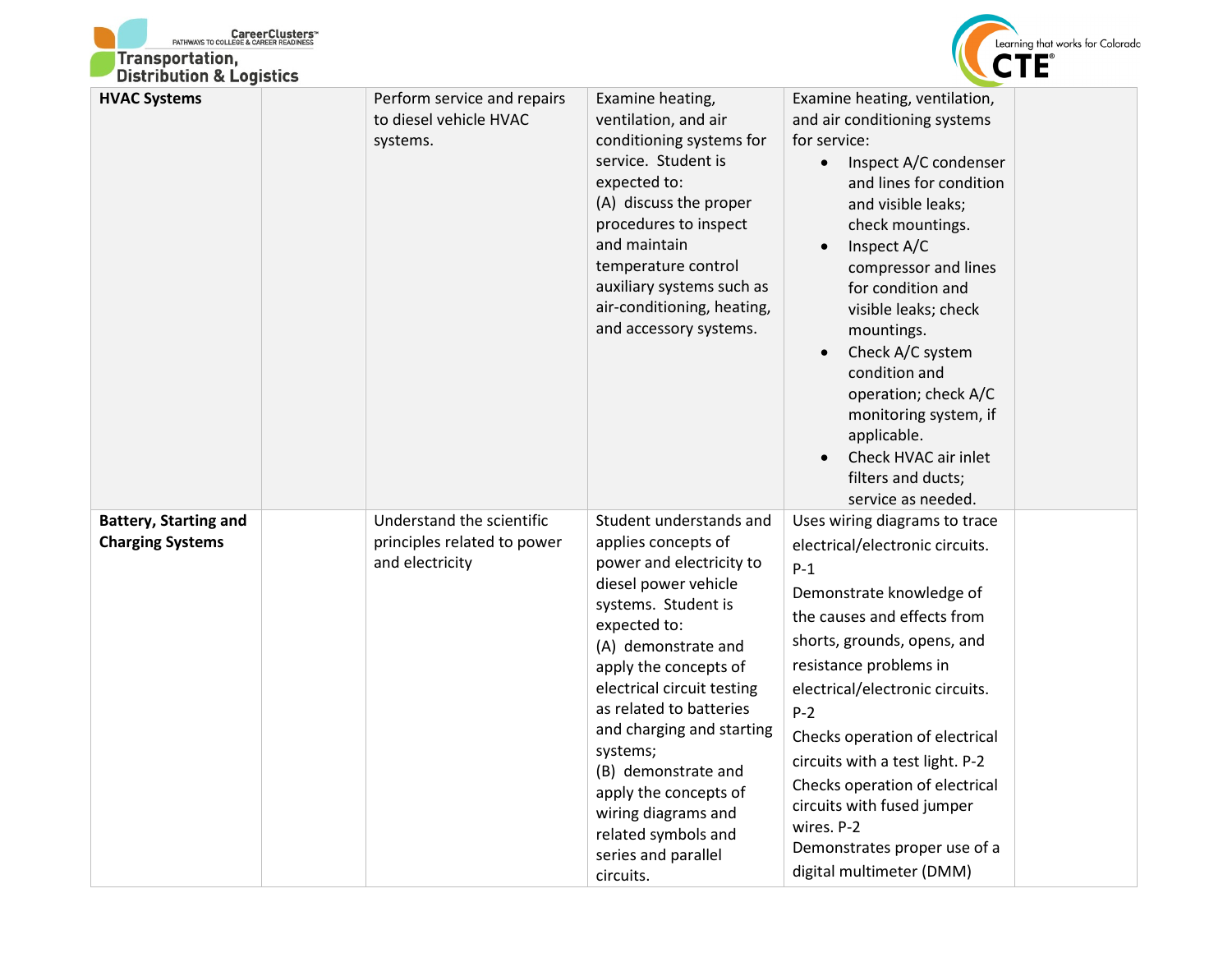



| (C) understand and apply       | when measuring source           |  |
|--------------------------------|---------------------------------|--|
| technical skills for the       | voltage, voltage drop           |  |
| testing of automotive          | (including grounds), current    |  |
| batteries, including           | flow, and resistance. P-1       |  |
| digital multimeter and;        | Performs starter current draw   |  |
| (E) understand and apply       | test; determines necessary      |  |
| concepts of electrical         | action. P-1                     |  |
| measurements.                  | Perform starter circuit voltage |  |
| <b>Understand the Starting</b> | drop tests; determine           |  |
| System. Student is             | necessary action. P-1           |  |
| expected to:                   | Inspects and tests starter      |  |
| (A) understand the             | relays and solenoids;           |  |
| starter current draw test      | determine necessary action.     |  |
| (B) Understand the             | $P-2$                           |  |
| starter circuit voltage        | Removes and installs starter in |  |
| drop tests                     | a vehicle. P-1                  |  |
| (C) understand the             | Inspects and test switches,     |  |
| Starter relays and             | connectors, and wires of        |  |
| solenoids                      | starter control circuits;       |  |
| (D) understand starter         | determines necessary action.    |  |
| removal and installation       | $P-2$                           |  |
| (E) understand test            | Inspects and tests fusible      |  |
| switches, connectors,          | links, circuit breakers, and    |  |
| and wires of starter           | fuses; determines necessary     |  |
| control circuits.              | action. P-1                     |  |
| Understand the Charging        | Performs charging system        |  |
| System. Student is             | output test; determines         |  |
| expected to:                   | necessary action. P-1           |  |
| (A) Understand the             | Inspects, adjusts, or replaces  |  |
| Output test and how it is      | generator (alternator) drive    |  |
| used;                          | belts; check pulleys and        |  |
|                                | tensioners for wear; checks     |  |
|                                | pulley and belt alignment. P-1  |  |